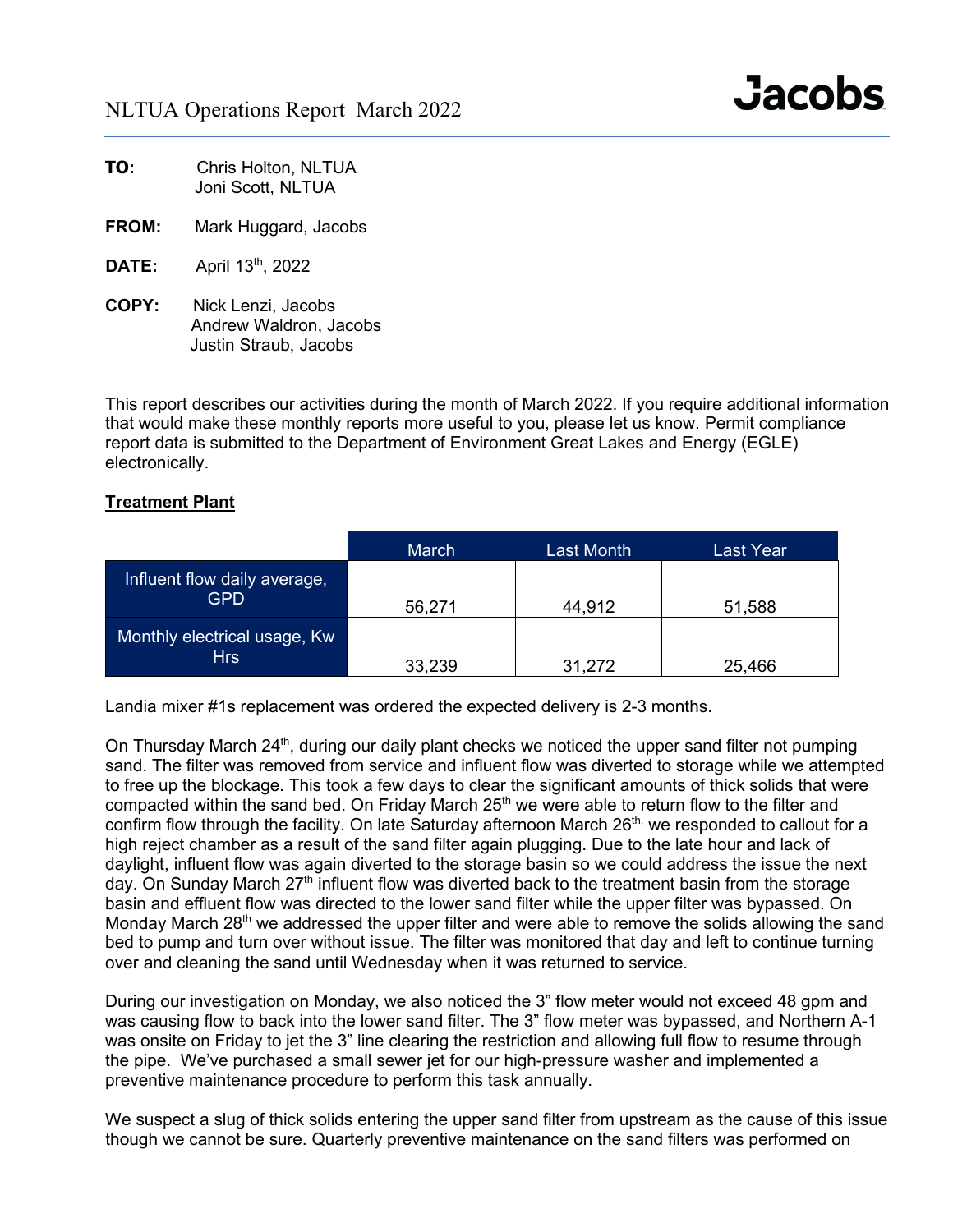March 1<sup>st</sup> and no issues were noted at that time. The filters are also checked daily for proper operation which is why we suspect this was a sudden failure vs an ongoing undiagnosed problem.

The following summarizes the results of this issue related to plant equipment

- A significant amount of sand was lost to the reject chamber at the start of the issue causing not only loss of sand but the failure of one reject pump. A replacement pump was ordered knowing the lead time may be significant and we're in the process of acquiring sand replacement quotes.
- On Monday March 28<sup>th</sup> the facility exceeded its daily maximum total phosphorus limit of 0.5 mg/L with a result of 0.6 mg/L, returning to compliance on Tuesday March 29<sup>th</sup> with a result of 0.2 mg/L. EGLE was notified of both the effluent flow meter bypass and the total phosphorus exceedance.

To date the filters have operated without issue and effluent quality has remained well within compliance.

#### **Lift Stations / Collection System**

Delivery date for the main lift station pumps has been extended to July  $7<sup>th</sup>$ , 2022. Supply chain issues are continuing to worsen resulting in extended lead times.

#### **Residential Grinder pumps**

As part of our due diligence to reduce repeat call outs to residential grinders we perform the following checks before leaving the site. Table 1 below details our grinder pump responses.

- $\checkmark$  Tighten all control connections within control cabinet.
- $\checkmark$  Remove grease and debris from grinder tank.
- $\checkmark$  Remove all grease buildup from float switches.
- $\checkmark$  Verify all float switches operate properly and are positioned properly.
- $\checkmark$  Confirm proper pump operation.
- $\checkmark$  Verify alarm light is operational and audible alarm, if applicable.
- $\checkmark$  Inspect wet well components.
- $\checkmark$  Replace both the start and run capacitor.
- $\checkmark$  Inform homeowner of findings and what not to put in their sewer.

#### **Table 1 Grinder Pump Responses**

| <b>Date</b>    | Location | Alarm/Issue | <b>Resolution</b> |
|----------------|----------|-------------|-------------------|
| None to Report |          |             |                   |

## **On the Horizon**

- Aeration blower #2 repair or replacement. NLTUA sent letter to Manufacturer to recoup cost.
- Fine screen brush replacement 2022
- 7th St. station upgrade 2022
- Repair utility sink cold water line 2022
- Ferric Chloride room day tank relocation 2022